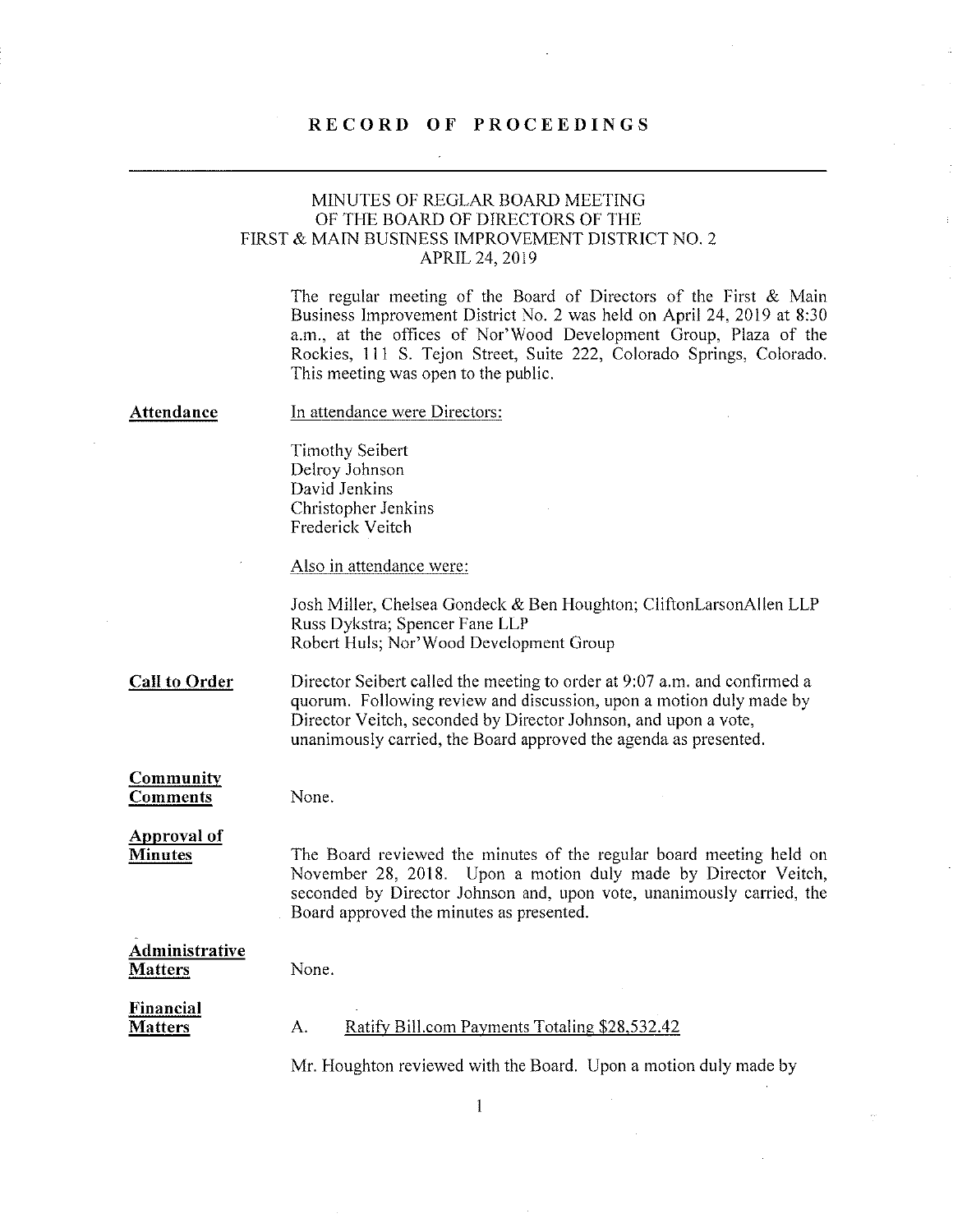### RECORD OF PROCEEDINGS

Director Veitch, seconded by Director Johnson, and upon a vote, unanimously carried, the Board ratified the bill.com payments totaling \$28,532.42.

#### $B<sub>1</sub>$ Review and Consider Acceptance of March 31, 2019 Unaudited **Financial Statements and PIF Report**

Mr. Houghton reviewed with the Board. Following discussion, upon a motion duly made by Director Veitch, seconded by Director Johnson, and upon a vote, unanimously carried, the Board accepted the March 31, 2019 Unaudited Financial Statements and PIF Report.

# C. Ratify Approval of 2018 Audit Report

Mr. Houghton reviewed with the Board. Upon a motion duly made by Director Veitch, seconded by Director Johnson, and upon a vote, unanimously carried, the Board ratified the 2018 Audit Report.

### D. Appoint Carrie Bartow, District Accountant and Josh Miller, District Manager to Prepare 2020 Budget, Review 2020 Draft Budget

Upon a motion duly made by Director Johnson, seconded by Director Seibert, and upon a vote, unanimously carried, the Board appointed Carrie Bartow and Josh Miller to prepare 2020 Budget and review 2020 draft Budget.

E. Other

None.

Legal Matters None.

### **Other Items** A. Set Meeting Dates for May 22, 2019

The Board determined the next meeting would most likely be July 24, 2019 at 8:30 a.m. at Nor'Wood Development Group, Plaza of the Rockies, 1 11 5. Tejon St., Suite 222, Colorado Springs, Colorado 80903 if needed.

Adjournment There being no further business to come before the Board, upon a motion duly made by Director Veitch, seconded by Director Johnson, and, upon vote, unanimously carried, the Board adjourned the meeting at 9:14 a.m.